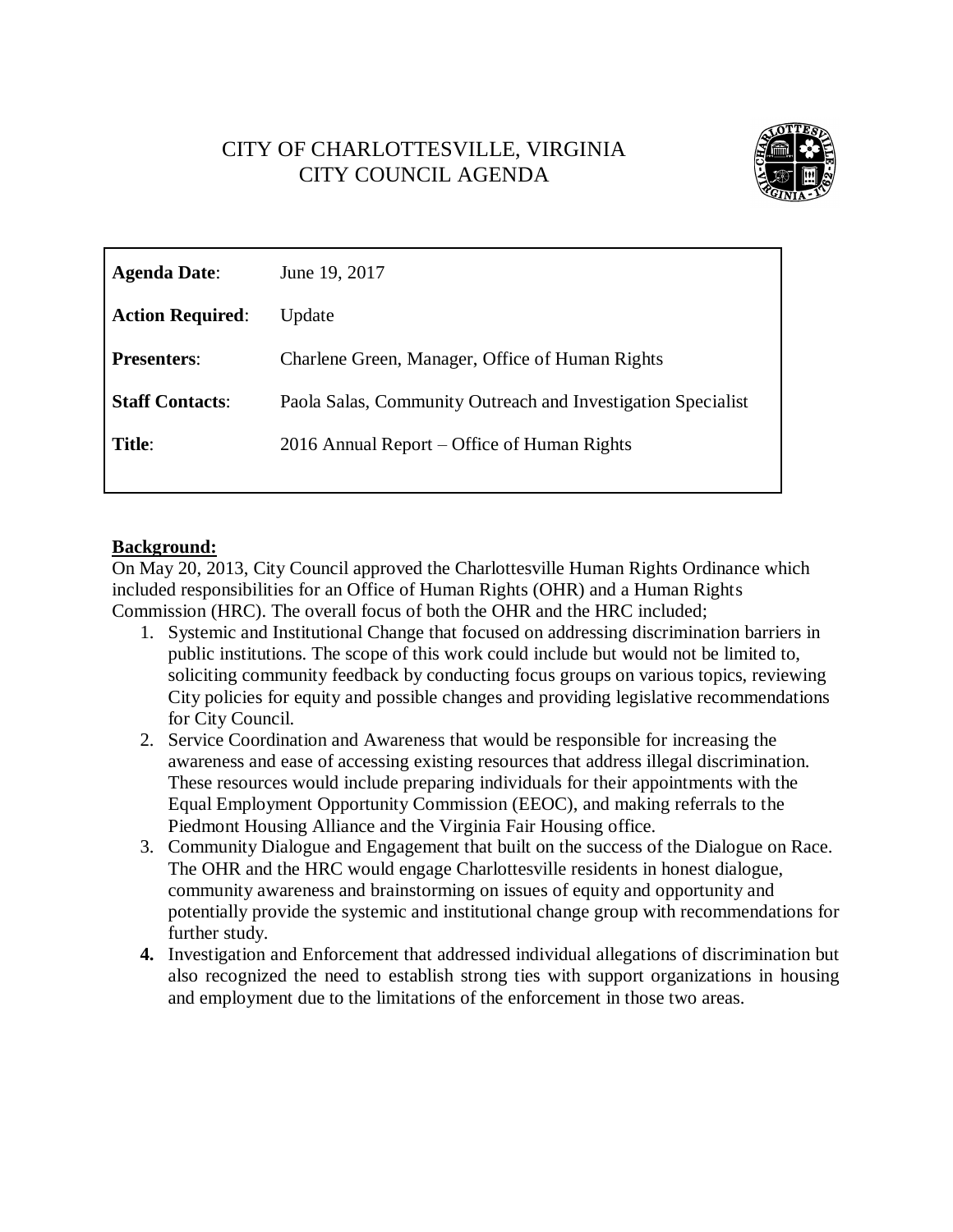#### **Discussion:**

#### **Human Rights Commission**

#### *Mission Statement:*

*"Promoting an inclusive, empowered, and diverse community through education, engagement, and enforcement of Charlottesville's Human Rights Ordinance"*

The Human Rights Commission meets monthly for its regular business meetings and additional meetings are scheduled to address concerns that are handled through their subcommittee work. Those standing committees are:

- **Race Discrimination Committee (RDC):** The RDC shall be responsible for advancing the goals of the Charlottesville Human Rights Commission and shall expressly be responsible for identifying and reviewing policies and practices of an institutional nature regarding discrimination within the City against the protected classes of race, color, and national origin. The committee shall also be responsible for development of legislative recommendations for City Council.
- **Lesbian, Gay, Bisexual & Transgender Concerns Committee (LGBTQCAC):** The LGBTQCAC shall be responsible for advancing the goals of the Charlottesville Human Rights Commission and shall expressly be responsible for identifying and reviewing policies and practices of equity within the City as well as hearing from the public the concerns and issues related to sexual orientation, transgender status and gender identity. The committee shall also be responsible for development of legislative recommendations for City Council.
- **Disability, Age and Religious Discrimination Committee (DARDC):** The DARDC shall be responsible for advancing the goals of the Charlottesville Human Rights Commission and shall expressly be responsible for identifying and reviewing policies and practices of an institutional nature regarding discrimination within the City against the protected classes of disability, age, and religion. The committee shall also be responsible for development of legislative recommendations for City Council.
- **Administrative Matters Committee (AMC)**: The AMC shall be responsible for developing and recommending all Commission operating rules and procedures and any amendments, meeting structure, officer election procedures, officer nominations, additional committee formation, and any training and education initiatives for the Commission.
- Community Engagement Committee (CEC): The CEC shall be responsible for developing and facilitating community dialogue and engagement pursuant to City Code Sec. 2-434. The CEC shall plan and provide assistance for ongoing community engagement, dialogue, and educational and informational programs on human rights and issues of equity and opportunity, including those raised by the City's Dialogue on Race Initiative.

# **Housing Concerns Committee (HCC):**

The HCC shall be responsible for advancing the goals of the Charlottesville Human Rights Commission and shall expressly be responsible for identifying and reviewing policies and practices of an institutional nature regarding equity and discrimination related to housing within the City. The committee shall also be responsible for development of legislative recommendations for City Council.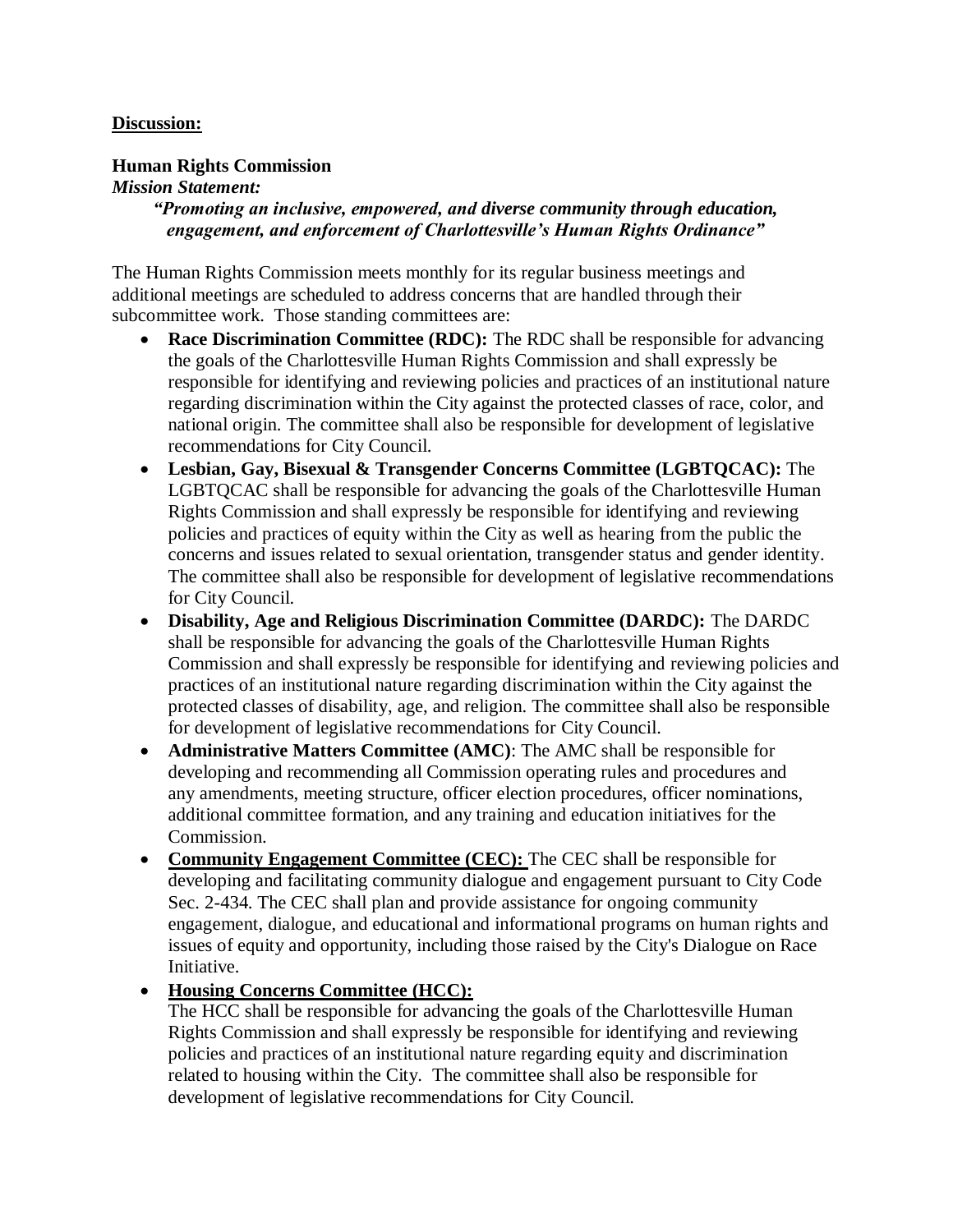#### **2016 Work Plan Focus**

The Human Rights Commission 2016 Work Plan was based on community input as well as Commissioner discussions about topics of local and state importance. Some of the HRC priorities were:

- Community Bridge Builders
- Safe Space Training Collaboration with Cville Pride
- Police and Community relationships

In addition to addressing work plan priorities, the HRC members were able to participate in different City department meetings such as the Historic Resources Committee and the Americans with Disabilities Act Advisory Committee when scheduled. A HRC member also participated on the Blue Ribbon Commission on Race, Memorials and Public Spaces. The 2017 Work Plan is reflective of the social and political climate in Charlottesville. Therefore HRC priorities for 2017 (Attachment A) involve immigration, law enforcement, deaf and hard of hearing, housing, and transgender concerns. The scheduled Dialogue on Race study circles will also play an important role in the work of the Human Rights Commission for 2017.

# **Office of Human Rights**

# *"Acting as a strong advocate for justice and equal opportunity by providing citywide leadership and guidance in the area of civil rights."*

The primary responsibilities of the Office of Human Rights are to: 1. Assist individuals who believe they have been victims of an unlawful act of discrimination as outlined in the Charlottesville Human Rights Ordinance; 2. Educate and engage community members in meetings, forums, and other activities that involve collaboration with different City departments and community organizations; and 3. Provide staff support for the Human Rights Commission. Some of the 2016 goals for the OHR were:

- Promote the visibility of the Office of Human Rights
- Maintain a customer friendly intake process
- Support the Human Rights Commission with their Work Plan priorities

With the addition of a part-time staff person in the Office of Human Rights, it has allowed for increased community access for walk-ins and phone calls. There is also more opportunity for expanded community outreach and stronger support to the HRC Work Plan priorities with immigration, refugee, religious and disability discrimination concerns.

# **Inquiries and Complaints**

Contacts with the OHR were categorized as an inquiry or a complaint. Inquiries were defined as a question about services, programs or procedures. If a person wanted to file a complaint and his/her discrimination allegation occurred outside of the city limits then their contact was logged as an inquiry. If a person who felt he/she experienced discrimination and it fell within the jurisdiction of the Human Rights Ordinance and that individual wanted to take action, the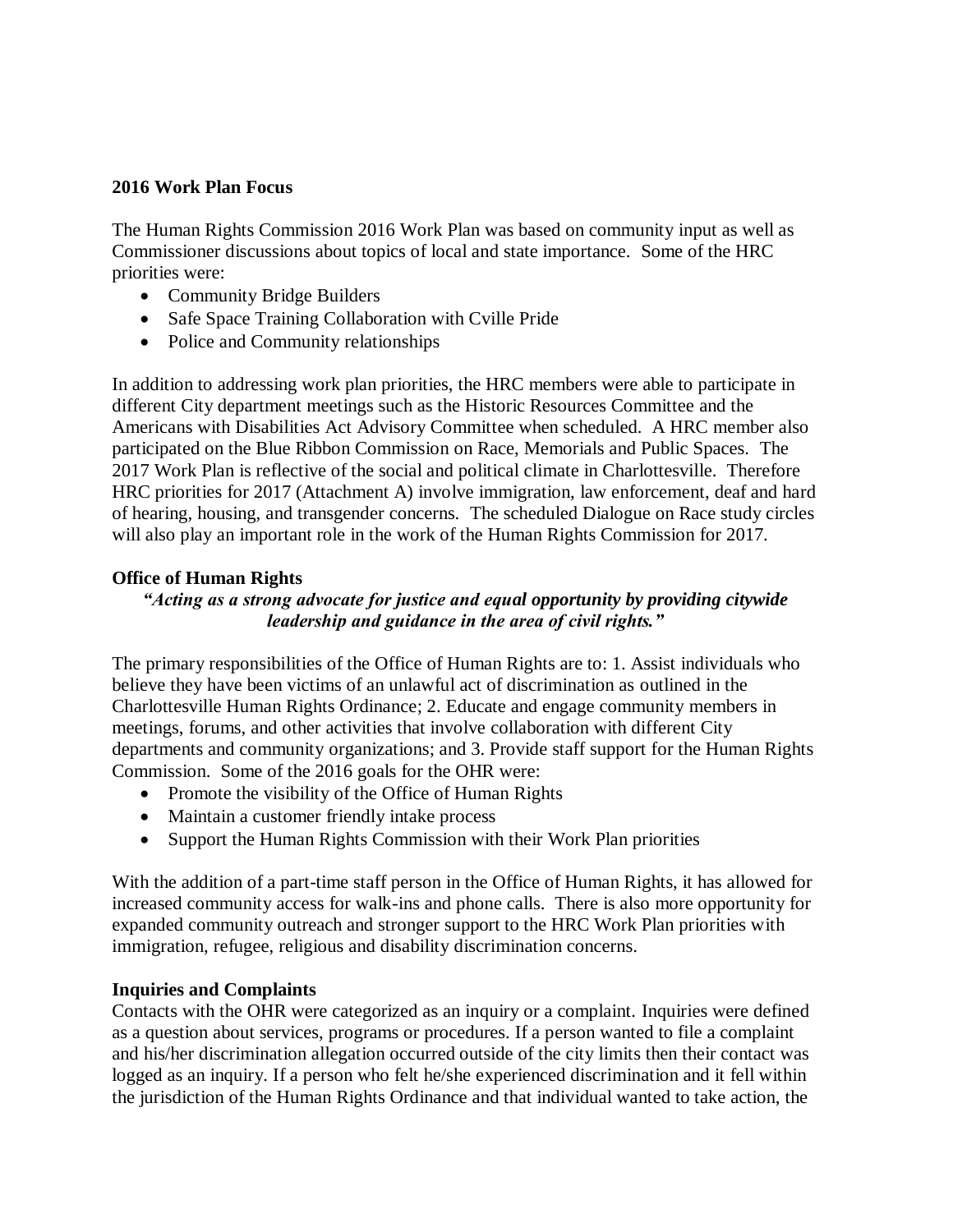contact was logged as a complaint. The following is the breakdown of contacts with the OHR since the last update:

| CONTACTS FOR $2016 - 2017$                   | <b>NUMBER</b>         |  |
|----------------------------------------------|-----------------------|--|
| Inquiries (includes calls, emails, walk-ins) | 1,250 $(4-5$ per day) |  |
| Complaints (Charlottesville only)            | 41                    |  |
| Investigations                               |                       |  |

# **Alignment with City Council's Vision and Priority Areas:**

Community of Mutual Respect

In all endeavors, the City of Charlottesville is committed to racial and cultural diversity, including racial reconciliation, economic justice, and equity. As a result, every citizen is respected. Interactions among city leaders, city employees and the public are respectful, unbiased, and without prejudice.

# **Budgetary Impact:**

The Office of Human Rights is not making a budget request at this time.

#### **Recommendation:**

The Office of Human Rights encourages City Council to accept this report reflective of the 2016-17 activities.

# **Attachments:**

- A. 2016 Human Rights Commission Work Plan
- B. 2016-17 Inquiries and Complaint Data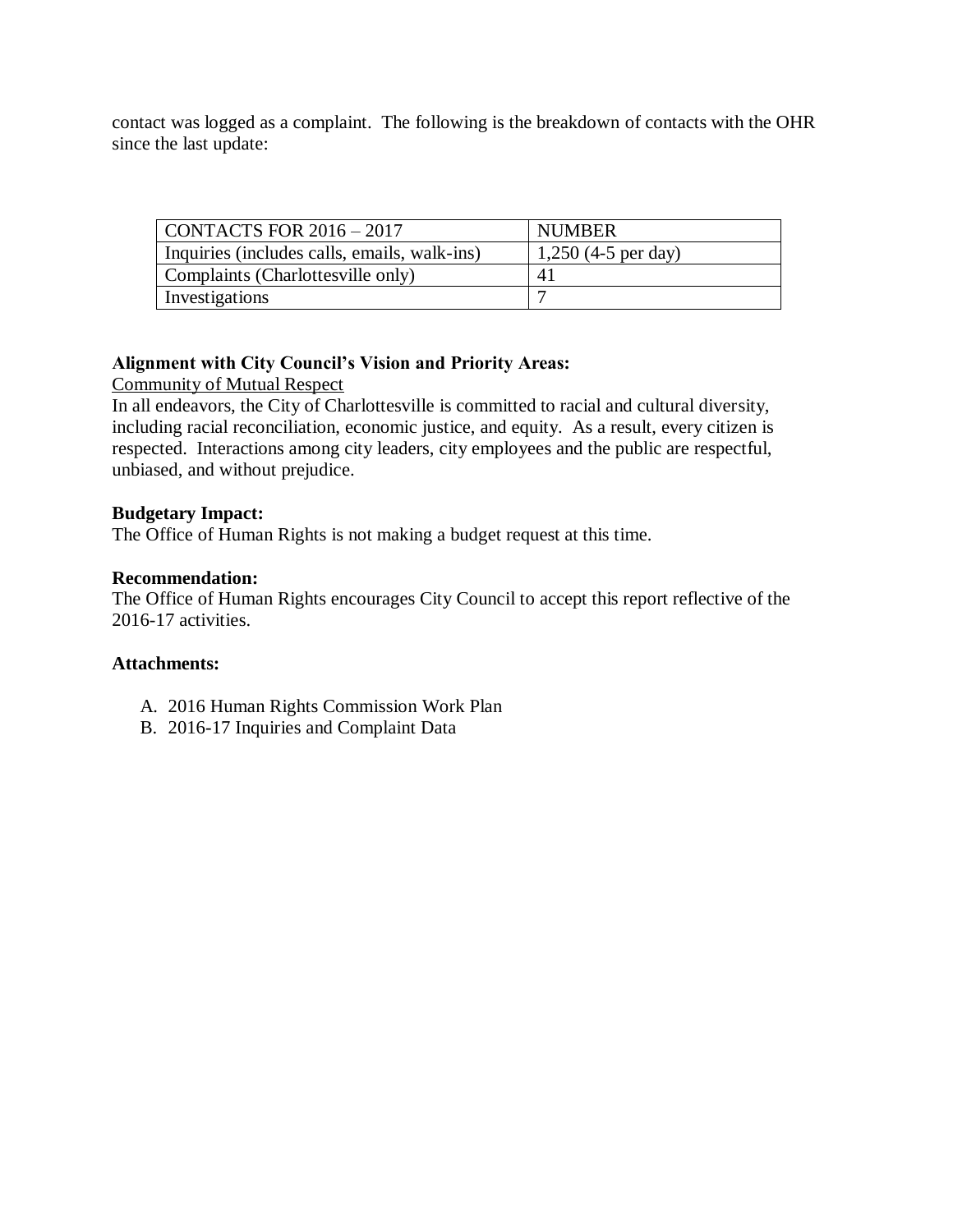# **ATTACHMENT A**

| <b>2017 HUMAN RIGHTS COMMISSION WORK PLAN</b>                                                                                                                            |                                                                                                                                                                                                                                                                                                                           |  |
|--------------------------------------------------------------------------------------------------------------------------------------------------------------------------|---------------------------------------------------------------------------------------------------------------------------------------------------------------------------------------------------------------------------------------------------------------------------------------------------------------------------|--|
| <b>COMMITTEE</b>                                                                                                                                                         | <b>PRIORITY</b>                                                                                                                                                                                                                                                                                                           |  |
| <b>Race Discrimination</b><br><b>Alignment</b> with<br><b>City of Charlottesville Goals</b><br>& Objectives<br>Goals 2 and 5                                             | We will:<br>Examine City policies for inequities based on race, skin color or<br>national origin<br>Identify and address immigration and refugee concerns<br>٠<br>Collaborate with the Police Citizen Advisory Panel<br>$\bullet$<br>Collaborate with the Adult DMC group<br>$\bullet$                                    |  |
| <b>LGBTQC Ad Hoc</b><br><b>Alignment</b> with<br><b>City of Charlottesville Goals</b><br>& Objectives<br>Goals $1,2$ , and $5$                                           | We will:<br>Examine City policies for inequities based on sexual orientation,<br>$\bullet$<br>transgender status and gender identity<br>Continue to collaborate and support the Charlottesville Albemarle Safe<br>$\bullet$<br><b>Space Training Coalition</b>                                                            |  |
| Disability, Age,<br><b>Religious</b><br><b>Discrimination</b><br><b>Alignment</b> with<br><b>City of Charlottesville Goals</b><br>& Objectives<br>Goals $1, 2$ , and $5$ | We will:<br>Examine City policies for inequities based on age, disability or<br>religious/non-religious beliefs<br>Continue to participate in the Charlottesville ADA Advisory Board<br>٠<br>Identify and address issues related to the deaf and hard of hearing<br>$\bullet$                                             |  |
| <b>Administrative Matters</b><br><b>Alignment</b> with<br><b>City of Charlottesville Goals</b><br>& Objectives<br>Goal 4                                                 | We will:<br>Review the "Rules and Guidelines" for the HRC for accuracy and<br>consistency<br>Make necessary amendments to ensure a smooth and efficient<br>$\bullet$<br>commission                                                                                                                                        |  |
| <b>Community</b><br><b>Engagement</b><br><b>Alignment</b> with<br><b>City of Charlottesville Goals</b><br>& Objectives<br>Goals $1, 2$ , and $5$                         | We will:<br>Assist in refining the Community Bridge Builders mission, selection<br>criteria, and promotion to expand community involvement<br>Implement outreach plan of community engagement in collaboration<br>$\bullet$<br>with other city and community groups                                                       |  |
| <b>HR Commissioner</b><br><b>Priorities</b><br><b>Alignment</b> with<br><b>City of Charlottesville Goals</b><br>& Objectives<br>Goals 1-5                                | We will:<br>Increase visibility with attendance at local events<br>$\bullet$<br>Create opportunities for public responses to community concerns<br>Strengthen subcommittees<br>Review HRC work in a timely manner in order to submit<br>$\bullet$<br>recommendations to City Council for policy or program considerations |  |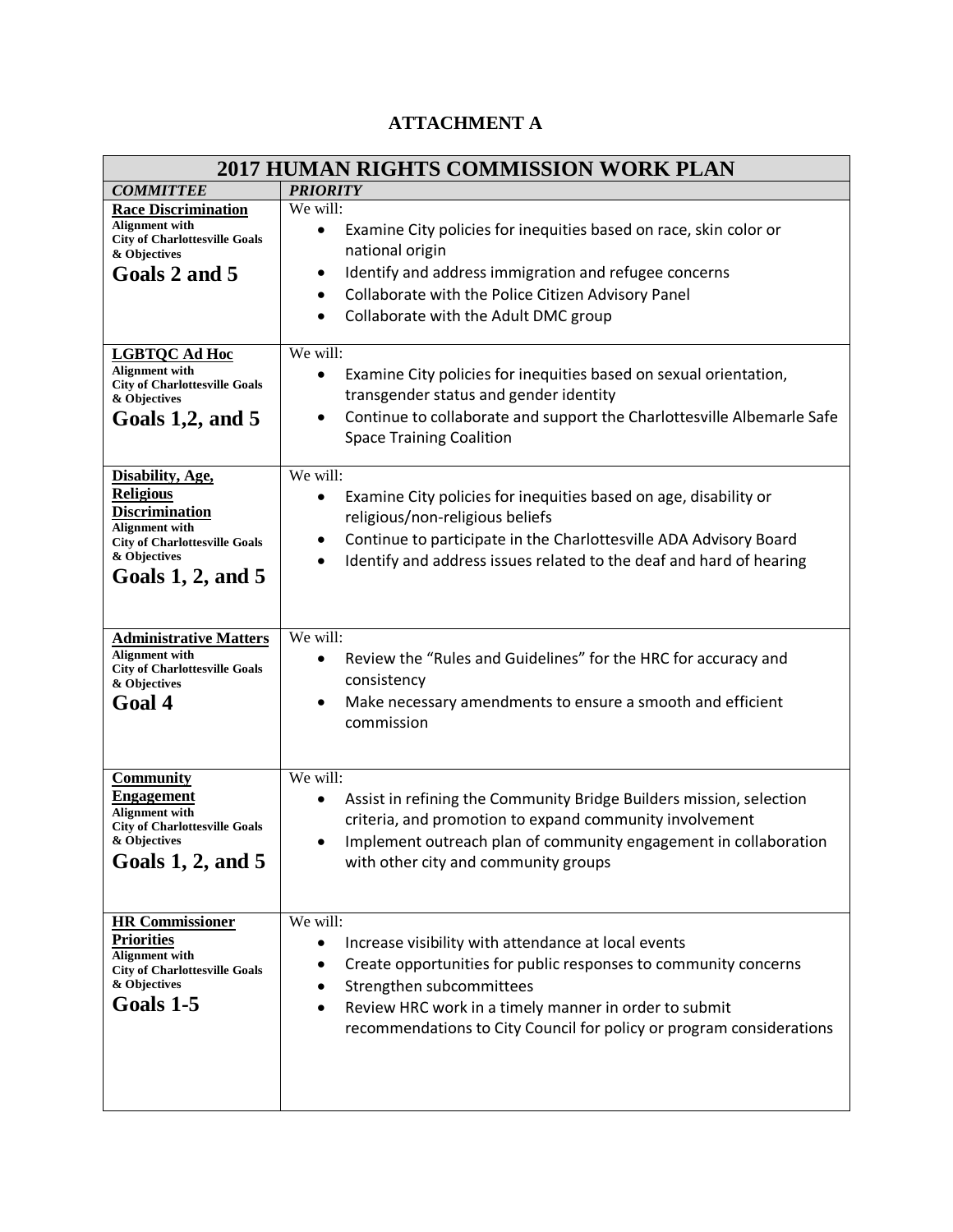| <b>2017 HUMAN RIGHTS COMMISSION WORK PLAN</b>                                                                  |                                                                                                                                                                                   |  |
|----------------------------------------------------------------------------------------------------------------|-----------------------------------------------------------------------------------------------------------------------------------------------------------------------------------|--|
| <b>Housing Concerns</b><br>Alignment with<br><b>City of Charlottesville Goals</b><br>& Objectives<br>Goals 1-5 | We will:<br>Examine City policies for inequities in housing and housing related<br>$\bullet$<br>matters<br>Complete Charlottesville Community Impact Assessment Tool<br>$\bullet$ |  |